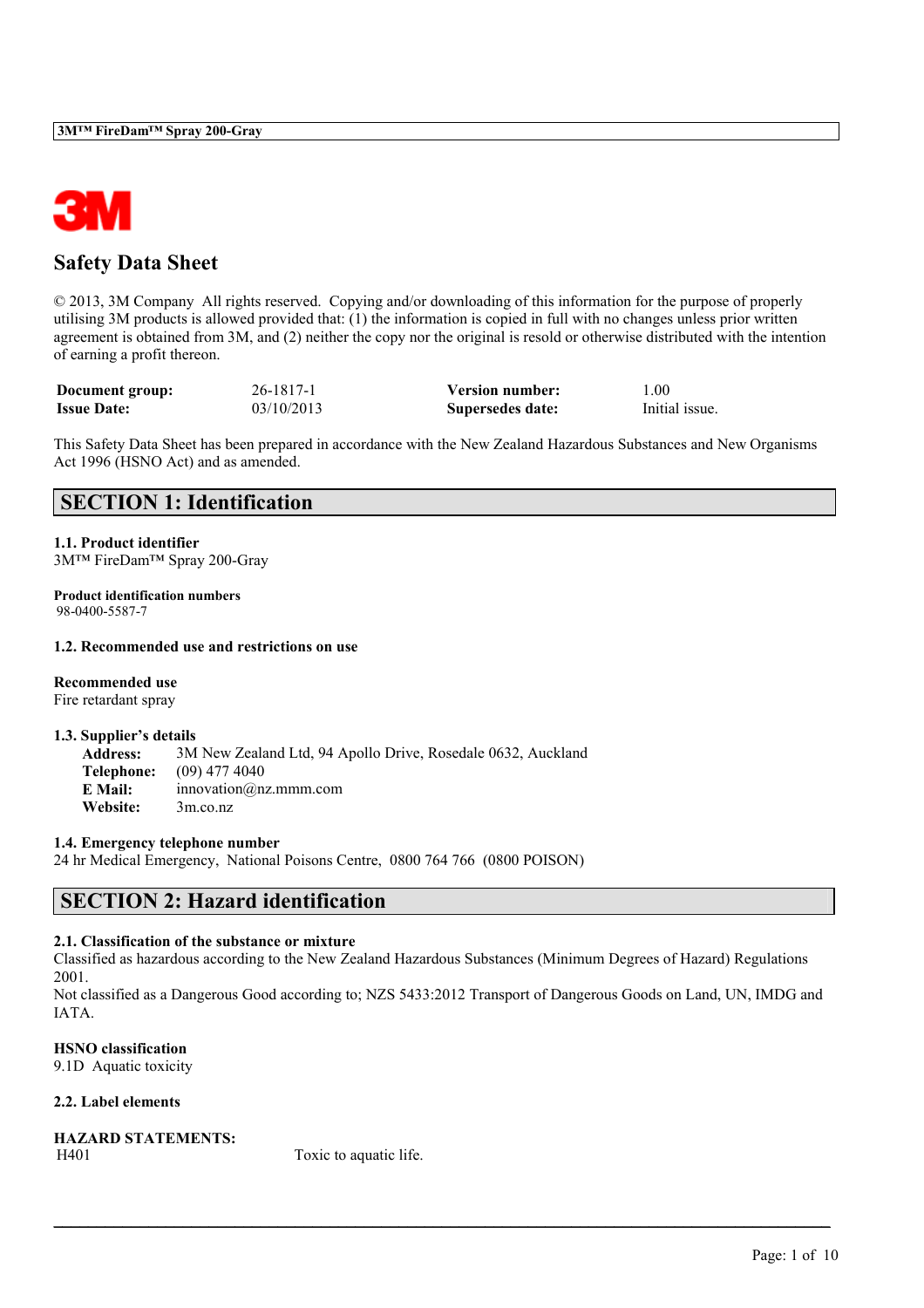## **PRECAUTIONARY STATEMENTS**

| <b>Prevention:</b> |                                                             |
|--------------------|-------------------------------------------------------------|
| P <sub>104</sub>   | Read Safety Data Sheet before use.                          |
| P <sub>273</sub>   | Avoid release to the environment.                           |
| Disposal:          |                                                             |
| P <sub>501</sub>   | Dispose of contents/container in accordance with applicable |
|                    | local/regional/national/international regulations.          |

## **SECTION 3: Composition/information on ingredients**

| Ingredient                | <b>CAS Nbr</b>    | $\frac{1}{2}$ by Weight |
|---------------------------|-------------------|-------------------------|
| Polymer                   | Trade Secret      | $15 - 40$               |
| Water                     | 7732-18-5         | $15 - 40$               |
| Limestone                 | 1317-65-3         | $10 - 30$               |
| Aluminium hydroxide       | $21645 - 51 - 2$  | $7 - 13$                |
| Styrene-butadiene polymer | $ 9003 - 55 - 8 $ | $5 - 10$                |

## **SECTION 4: First aid measures**

#### **4.1. Description of first aid measures**

#### **Inhalation**

No need for first aid is anticipated.

#### **Skin contact**

Wash with soap and water. If signs/symptoms develop, get medical attention.

#### **Eye contact**

Flush with large amounts of water. Remove contact lenses if easy to do. Continue rinsing. If signs/symptoms persist, get medical attention.

#### **If swallowed**

Rinse mouth. If you feel unwell, get medical attention.

#### **4.2. Most important symptoms and effects, both acute and delayed**

See Section 11.1 Information on toxicological effects

## **4.3. Indication of any immediate medical attention and special treatment required**

Not applicable

## **SECTION 5: Fire-fighting measures**

## **5.1. Suitable extinguishing media**

In case of fire: Use a fire fighting agent suitable for ordinary combustible material such as water or foam to extinguish.

 $\mathcal{L}_\mathcal{L} = \mathcal{L}_\mathcal{L} = \mathcal{L}_\mathcal{L} = \mathcal{L}_\mathcal{L} = \mathcal{L}_\mathcal{L} = \mathcal{L}_\mathcal{L} = \mathcal{L}_\mathcal{L} = \mathcal{L}_\mathcal{L} = \mathcal{L}_\mathcal{L} = \mathcal{L}_\mathcal{L} = \mathcal{L}_\mathcal{L} = \mathcal{L}_\mathcal{L} = \mathcal{L}_\mathcal{L} = \mathcal{L}_\mathcal{L} = \mathcal{L}_\mathcal{L} = \mathcal{L}_\mathcal{L} = \mathcal{L}_\mathcal{L}$ 

### **5.2. Special hazards arising from the substance or mixture**

None inherent in this product.

### **Hazardous Decomposition or By-Products**

**Substance Condition**

Carbon monoxide. During combustion. Carbon dioxide. During combustion.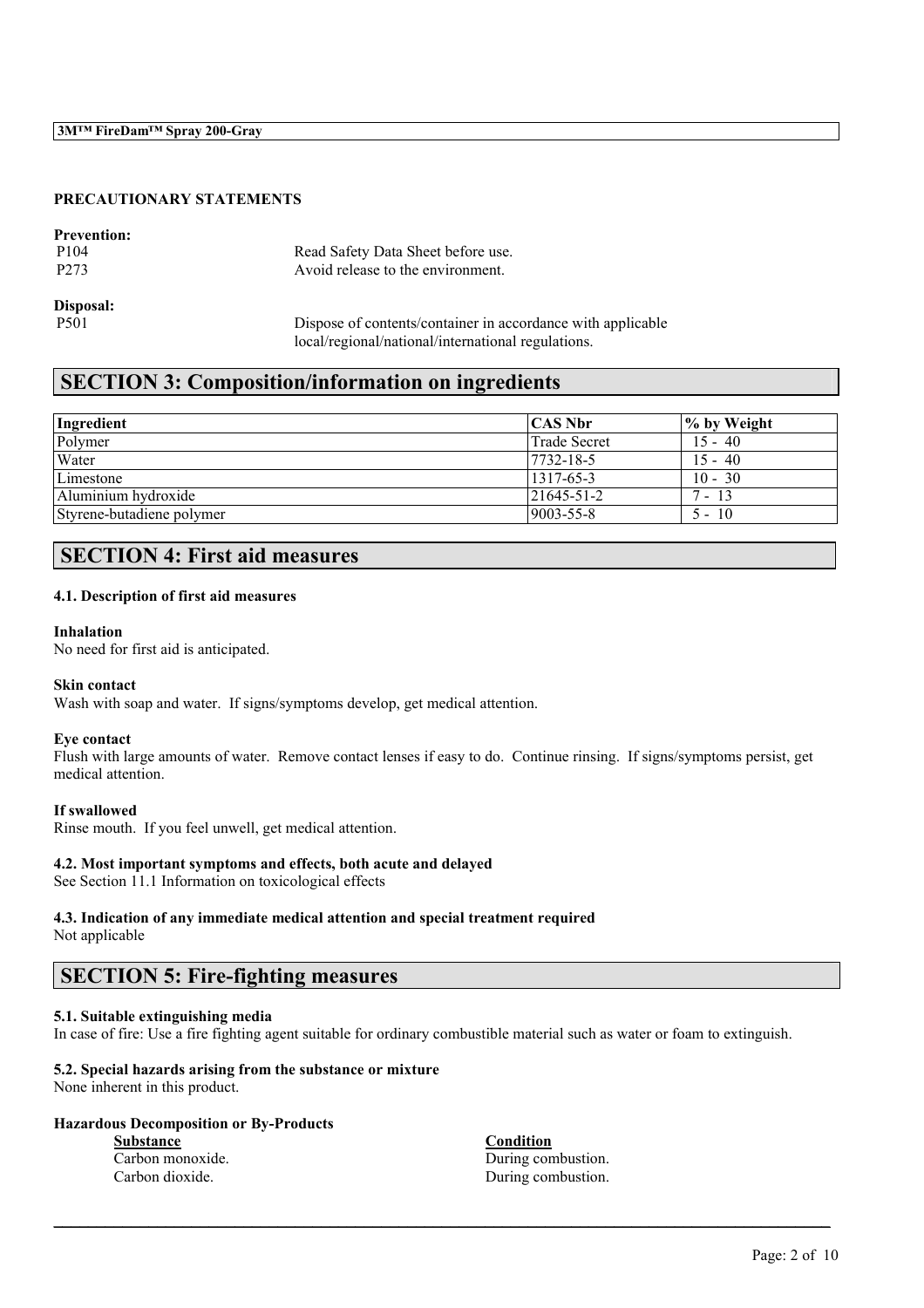### **5.3. Special protective actions for fire-fighters**

No unusual fire or explosion hazards are anticipated.

## **SECTION 6: Accidental release measures**

### **6.1. Personal precautions, protective equipment and emergency procedures**

Evacuate area. Ventilate the area with fresh air. For large spill, or spills in confined spaces, provide mechanical ventilation to disperse or exhaust vapours, in accordance with good industrial hygiene practice. Warning: A motor could be an ignition source and could cause flammable gases or vapours in the spill area to burn or explode. Refer to other sections of this SDS for information regarding physical and health hazards, respiratory protection, ventilation, and personal protective equipment.

#### **6.2. Environmental precautions**

Avoid release to the environment. For larger spills, cover drains and build dykes to prevent entry into sewer systems or bodies of water.

#### **6.3. Methods and material for containment and cleaning up**

Contain spill. Working from around the edges of the spill inward, cover with bentonite, vermiculite, or commercially available inorganic absorbent material. Mix in sufficient absorbent until it appears dry. Remember, adding an absorbent material does not remove a physical, health, or environmental hazard. Collect as much of the spilled material as possible. Place in a metal container approved for transportation by appropriate authorities. Clean up residue with water. Seal the container. Dispose of collected material as soon as possible.

## **SECTION 7: Handling and storage**

Refer to Section 15 - HSNO controls for more information

#### **7.1. Precautions for safe handling**

For industrial or professional use only. Avoid breathing dust/fume/gas/mist/vapours/spray. Do not eat, drink or smoke when using this product. Wash thoroughly after handling. Avoid release to the environment.

## **7.2. Conditions for safe storage including any incompatibilities**

No special storage requirements.

## **7.3. Approved handler test certificate**

Not required

## **SECTION 8: Exposure controls/personal protection**

#### **8.1 Control parameters**

#### **Occupational exposure limits**

No occupational exposure limit values exist for any of the components listed in Section 3 of this Safety Data Sheet.

## **8.2. Exposure controls**

#### **8.2.1. Engineering controls**

Use general dilution ventilation and/or local exhaust ventilation to control airborne exposures to below relevant Exposure Limits and/or control dust/fume/gas/mist/vapours/spray. If ventilation is not adequate, use respiratory protection equipment.

 $\mathcal{L}_\mathcal{L} = \mathcal{L}_\mathcal{L} = \mathcal{L}_\mathcal{L} = \mathcal{L}_\mathcal{L} = \mathcal{L}_\mathcal{L} = \mathcal{L}_\mathcal{L} = \mathcal{L}_\mathcal{L} = \mathcal{L}_\mathcal{L} = \mathcal{L}_\mathcal{L} = \mathcal{L}_\mathcal{L} = \mathcal{L}_\mathcal{L} = \mathcal{L}_\mathcal{L} = \mathcal{L}_\mathcal{L} = \mathcal{L}_\mathcal{L} = \mathcal{L}_\mathcal{L} = \mathcal{L}_\mathcal{L} = \mathcal{L}_\mathcal{L}$ 

## **8.2.2. Personal protective equipment (PPE)**

## **Eye/face protection**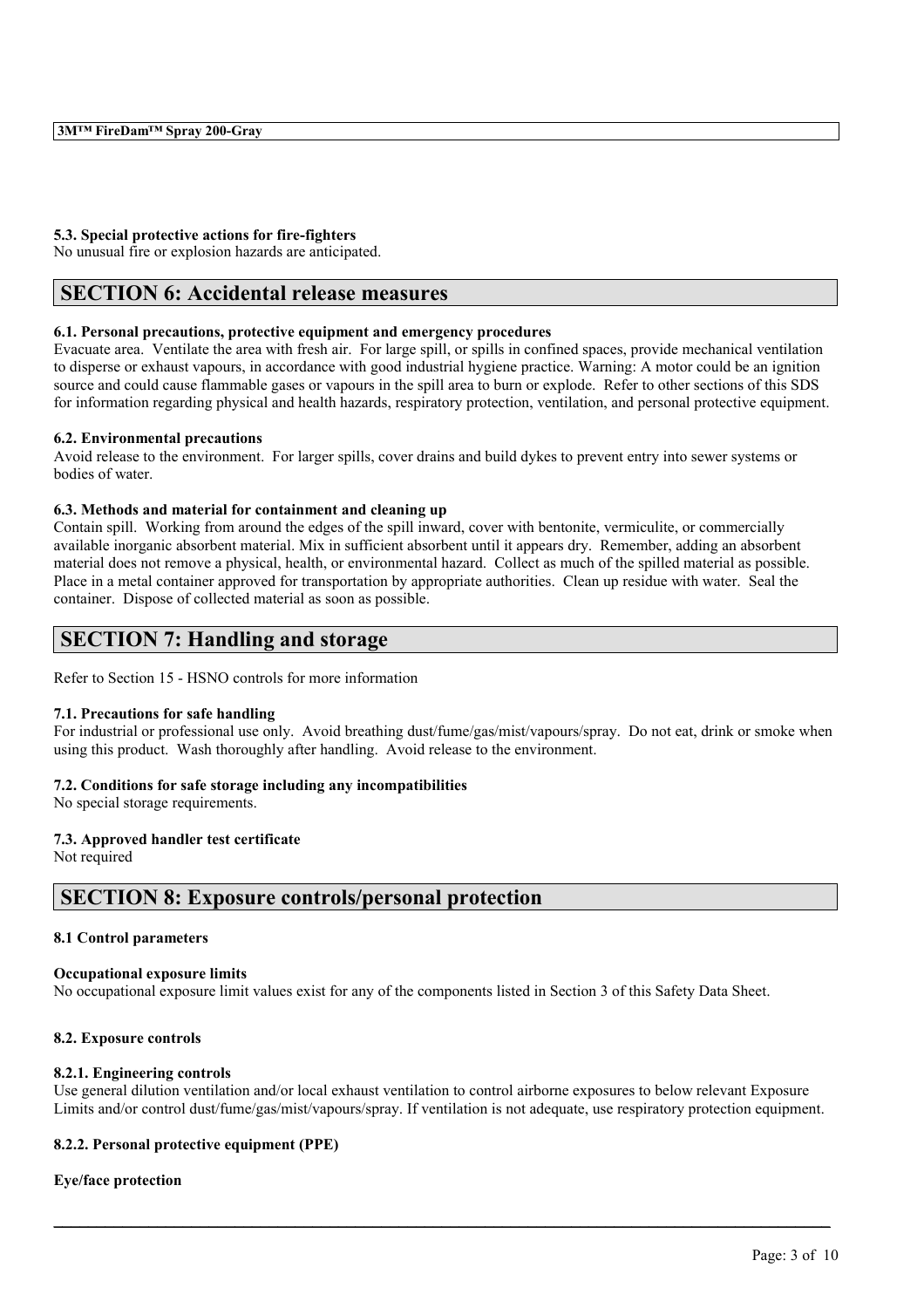Wear eye/face protection. Select and use eye/face protection to prevent contact based on the results of an exposure assessment. The following eye/face protection(s) are recommended: Safety glasses with side shields. Indirect vented goggles.

Refer AS/NZS 1336 - Recommended practices for occupational eye protection and for performance specifications AS/NZS 1337, Parts 1 - 6 - Personal eye-protection.

#### **Skin/hand protection**

Skin protection is not required.

## **Respiratory protection**

An exposure assessment may be needed to decide if a respirator is required. If a respirator is needed, use respirators as part of a full respiratory protection program. Based on the results of the exposure assessment, select from the following respirator type(s) to reduce inhalation exposure:

Half facepiece or full facepiece air-purifying respirator suitable for organic vapors and particulates

For questions about suitability for a specific application, consult with your respirator manufacturer.

Refer AS/NZS 1715 - Selection, use and maintenance of respiratory protective equipment and AS/NZS 1716 - Respiratory protective devices.

## **SECTION 9: Physical and chemical properties**

# **9.1. Information on basic physical and chemical properties**

| <b>Physical state</b>                             | Liquid.                                             |
|---------------------------------------------------|-----------------------------------------------------|
| Appearance/Odour                                  | Viscious grey liquid with the consistency of paint. |
| <b>Odour threshold</b>                            | No data available.                                  |
| pН                                                | 7                                                   |
| <b>Melting point/Freezing point</b>               | No data available.                                  |
| Boiling point/Initial boiling point/Boiling range | $>=100 °C$                                          |
| <b>Flash point</b>                                | Flash point > 93 °C (200 °F)                        |
| <b>Flammability (solid, gas)</b>                  | Not applicable.                                     |
| <b>Flammable Limits(LEL)</b>                      | No data available.                                  |
| <b>Flammable Limits(UEL)</b>                      | No data available.                                  |
| Vapour pressure                                   | 186,158.4 Pa $\lceil$ ( <i>a</i> ) 55 °C $\rceil$   |
| <b>Vapour density</b>                             | No data available.                                  |
| <b>Relative density</b>                           | 1.29 $[RefStd:WATER=1]$                             |
| <b>Water solubility</b>                           | Complete                                            |
| Solubility- non-water                             | No data available.                                  |
| Partition coefficient: n-octanol/water            | No data available.                                  |
| <b>Autoignition temperature</b>                   | Not applicable.                                     |
| <b>Decomposition temperature</b>                  | No data available.                                  |
| <b>Viscosity</b>                                  | 80 Pa-s                                             |
| Volatile organic compounds (VOC)                  | No data available.                                  |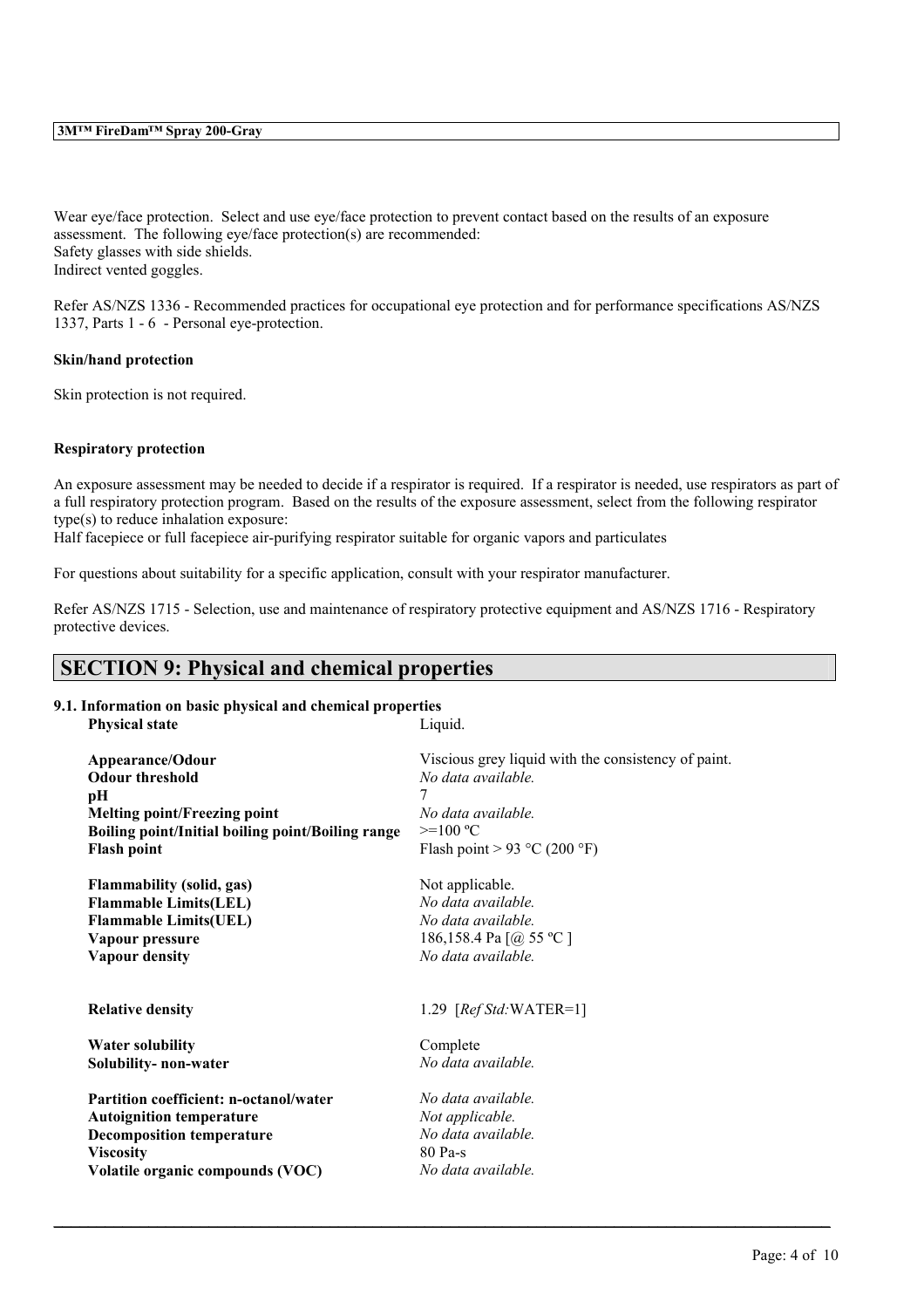**Percent volatile** *No data available.* **VOC less H2O & exempt solvents** < 1 g/l

## **SECTION 10: Stability and reactivity**

#### **10.1 Reactivity**

This material is considered to be non reactive under normal use conditions

**10.2 Chemical stability** Stable.

**10.3 Possibility of hazardous reactions** Hazardous polymerisation will not occur.

**10.4 Conditions to avoid** None known.

**10.5 Incompatible materials** None known.

#### **10.6 Hazardous decomposition products Substance Condition**

None known.

Refer to section 5.2 for hazardous decomposition products during combustion.

## **SECTION 11: Toxicological information**

**The information below may not be consistent with the material classification in Section 2 if specific ingredient classifications are mandated by a competent authority. In addition, toxicological data on ingredients may not be reflected in the material classification and/or the signs and symptoms of exposure, because an ingredient may be present below the threshold for labelling, an ingredient may not be available for exposure, or the data may not be relevant to the material as a whole.**

**11.1 Information on Toxicological effects**

**Signs and Symptoms of Exposure**

**Based on test data and/or information on the components, this material may produce the following health effects:**

#### **Inhalation**

Vapours released during curing may cause irritation of the respiratory system: Signs/symptoms may include cough, sneezing, nasal discharge, headache, hoarseness, and nose and throat pain.

## **Skin contact**

Contact with the skin during product use is not expected to result in significant irritation.

## **Eye contact**

Contact with the eyes during product use is not expected to result in significant irritation. Vapours released during curing may cause eye irritation: Signs/symptoms may include redness, swelling, pain, tearing, and blurred or hazy vision.

 $\mathcal{L}_\mathcal{L} = \mathcal{L}_\mathcal{L} = \mathcal{L}_\mathcal{L} = \mathcal{L}_\mathcal{L} = \mathcal{L}_\mathcal{L} = \mathcal{L}_\mathcal{L} = \mathcal{L}_\mathcal{L} = \mathcal{L}_\mathcal{L} = \mathcal{L}_\mathcal{L} = \mathcal{L}_\mathcal{L} = \mathcal{L}_\mathcal{L} = \mathcal{L}_\mathcal{L} = \mathcal{L}_\mathcal{L} = \mathcal{L}_\mathcal{L} = \mathcal{L}_\mathcal{L} = \mathcal{L}_\mathcal{L} = \mathcal{L}_\mathcal{L}$ 

#### **Ingestion**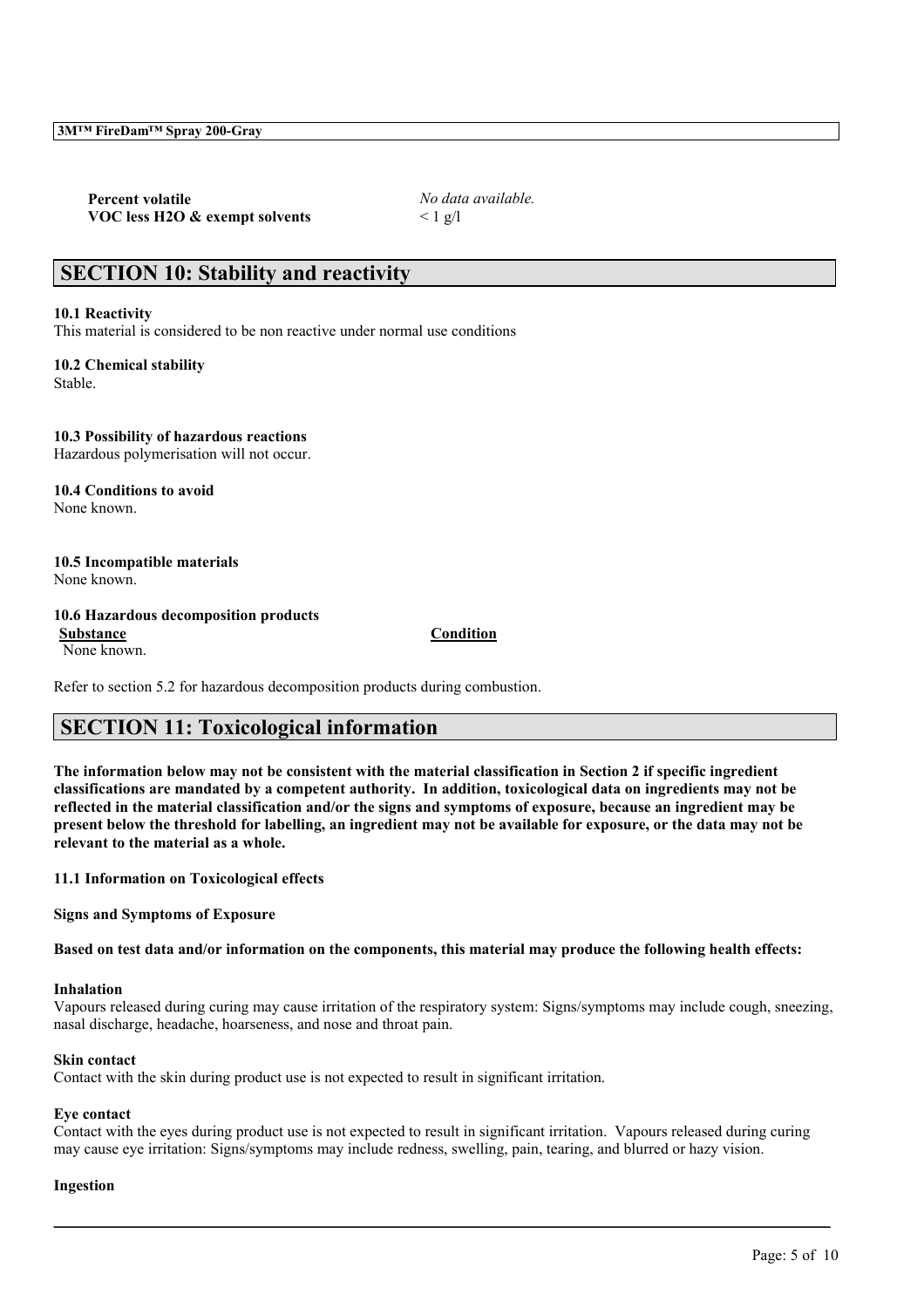## **3M™ FireDam™ Spray 200-Gray**

Gastrointestinal irritation: Signs/symptoms may include abdominal pain, stomach upset, nausea, vomiting and diarrhoea.

## **Toxicological Data**

#### **Acute Toxicity**

| Name                      | Route       | <b>Species</b> | Value                                                  |
|---------------------------|-------------|----------------|--------------------------------------------------------|
| Overall product           | Ingestion   |                | Data not available or insufficient for classification; |
|                           |             |                | calculated ATE $>5,000$ mg/kg                          |
| Polymer                   | Ingestion   | Rat            | $LD50 > 2,000$ mg/kg                                   |
| Limestone                 | Dermal      | Rat            | $LD50 > 2,000$ mg/kg                                   |
| Limestone                 | Inhalation- | Rat            | LC50 $3.0$ mg/l                                        |
|                           | Dust/Mist   |                |                                                        |
|                           | (4 hours)   |                |                                                        |
| Limestone                 | Ingestion   | Rat            | LD50 $6,450$ mg/kg                                     |
| Aluminium hydroxide       | Dermal      |                | LD50 estimated to be $> 5,000$ mg/kg                   |
| Aluminium hydroxide       | Ingestion   | Rat            | $LD50 > 5,000$ mg/kg                                   |
| Styrene-butadiene polymer | Dermal      | Rabbit         | $LD50 > 2,000$ mg/kg                                   |
| Styrene-butadiene polymer | Ingestion   | Rat            | $LD50 > 5,000$ mg/kg                                   |
| $\blacksquare$            |             |                |                                                        |

 $\overline{ATE}$  = acute toxicity estimate

## **Skin Corrosion/Irritation**

| <b>Name</b>               | <b>Species</b> | Value                     |
|---------------------------|----------------|---------------------------|
| Polymer                   | Rabbit         | Minimal irritation        |
| Limestone                 | Rabbit         | No significant irritation |
| Aluminium hydroxide       | Rabbit         | No significant irritation |
| Styrene-butadiene polymer |                | No significant irritation |

## **Serious Eye Damage/Irritation**

| Name                      | <b>Species</b> | Value                                                 |
|---------------------------|----------------|-------------------------------------------------------|
| Polymer                   |                | Mild irritant                                         |
| Limestone                 | Rabbit         | No significant irritation                             |
| Aluminium hydroxide       | Rabbit         | No significant irritation                             |
| Styrene-butadiene polymer |                | Data not available or insufficient for classification |

## **Skin Sensitisation**

| Name                      | <b>Species</b> | Value                                                 |
|---------------------------|----------------|-------------------------------------------------------|
| Polymer                   |                | Data not available or insufficient for classification |
| Limestone                 |                | Data not available or insufficient for classification |
| Aluminium hydroxide       | Guinea         | Not sensitizing                                       |
|                           | pig            |                                                       |
| Styrene-butadiene polymer |                | Data not available or insufficient for classification |

#### **Respiratory Sensitisation**

| Name                      | <b>Species</b> | Value                                                 |
|---------------------------|----------------|-------------------------------------------------------|
| Polymer                   |                | Data not available or insufficient for classification |
| Limestone                 |                | Data not available or insufficient for classification |
| Aluminium hydroxide       |                | Data not available or insufficient for classification |
| Styrene-butadiene polymer |                | Data not available or insufficient for classification |

## **Germ Cell Mutagenicity**

| Name                      | Route | Value                                                 |
|---------------------------|-------|-------------------------------------------------------|
| Polymer                   |       | Data not available or insufficient for classification |
| Limestone                 |       | Data not available or insufficient for classification |
| Aluminium hydroxide       |       | Data not available or insufficient for classification |
| Styrene-butadiene polymer |       | Data not available or insufficient for classification |

### **Carcinogenicity**

| Name                | Route      | <b>Species</b> | Value                                                 |
|---------------------|------------|----------------|-------------------------------------------------------|
| Polymer             |            |                | Data not available or insufficient for classification |
| Limestone           |            |                | Data not available or insufficient for classification |
| Aluminium hydroxide | Not        | Multiple       | Not carcinogenic                                      |
|                     | specified. | animal         |                                                       |
|                     |            | species        |                                                       |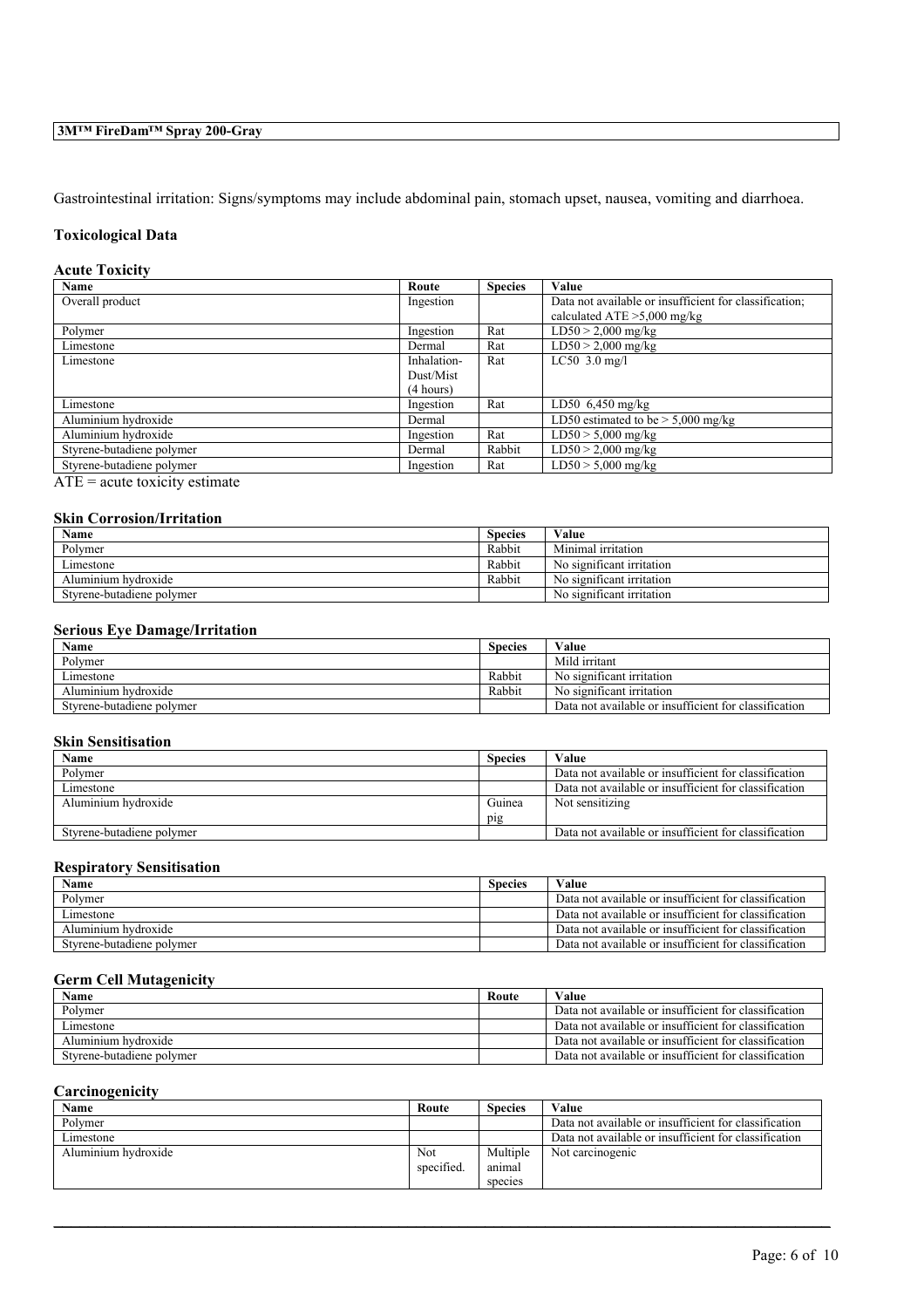## **3M™ FireDam™ Spray 200-Gray**

| : polvmei<br>e-butadiene<br>™an∟<br>ιэι<br>וו שו |  | or insufficient<br>$\sim$ $\sim$ $+$ $\sim$<br>tor<br>ssification<br>$\Delta$ lo<br>available<br>not<br>Jata<br>JIANS.<br>. a |
|--------------------------------------------------|--|-------------------------------------------------------------------------------------------------------------------------------|

## **Reproductive Toxicity**

## **Reproductive and/or Developmental Effects**

| Name                      | Route     | Value                                  | <b>Species</b> | <b>Test result</b> | Exposure        |
|---------------------------|-----------|----------------------------------------|----------------|--------------------|-----------------|
|                           |           |                                        |                |                    | <b>Duration</b> |
| Polymer                   |           | Data not available or insufficient for |                |                    |                 |
|                           |           | classification                         |                |                    |                 |
| Limestone                 | Ingestion | Not toxic to development               | Rat            | <b>NOAEL 625</b>   | premating $\&$  |
|                           |           |                                        |                | mg/kg/day          | during          |
|                           |           |                                        |                |                    | gestation       |
| Aluminium hydroxide       | Ingestion | Not toxic to development               | Rat            | <b>NOAEL 768</b>   | during          |
|                           |           |                                        |                | mg/kg/day          | organogenesis   |
| Styrene-butadiene polymer |           | Data not available or insufficient for |                |                    |                 |
|                           |           | classification                         |                |                    |                 |

## **Target Organ(s)**

### **Specific Target Organ Toxicity - single exposure**

| Name                      | Route      | Target Organ(s)    | Value                                                    | <b>Species</b> | <b>Test result</b>                   | <b>Exposure</b> |
|---------------------------|------------|--------------------|----------------------------------------------------------|----------------|--------------------------------------|-----------------|
|                           |            |                    |                                                          |                |                                      | <b>Duration</b> |
| Polymer                   |            |                    | Data not available or insufficient<br>for classification |                |                                      |                 |
| Limestone                 | Inhalation | respiratory system | All data are negative                                    | Rat            | <b>NOAEL</b><br>$0.812 \text{ mg/l}$ | 90 minutes      |
| Aluminium hydroxide       |            |                    | Data not available or insufficient<br>for classification |                |                                      |                 |
| Styrene-butadiene polymer |            |                    | Data not available or insufficient<br>for classification |                |                                      |                 |

#### **Specific Target Organ Toxicity - repeated exposure**

| <b>Name</b>               | Route      | Target Organ(s)    | Value                              |       | <b>Test result</b> | <b>Exposure</b> |
|---------------------------|------------|--------------------|------------------------------------|-------|--------------------|-----------------|
|                           |            |                    |                                    |       |                    | <b>Duration</b> |
| Polymer                   |            |                    | Data not available or insufficient |       |                    |                 |
|                           |            |                    | for classification                 |       |                    |                 |
| Limestone                 | Inhalation | respiratory system | Some positive data exist, but the  | Human | <b>NOAEL Not</b>   | occupational    |
|                           |            |                    | data are not sufficient for        |       | available          | exposure        |
|                           |            |                    | classification                     |       |                    |                 |
| Styrene-butadiene polymer |            |                    | Data not available or insufficient |       |                    |                 |
|                           |            |                    | for classification                 |       |                    |                 |

### **Aspiration Hazard**

| Name                      | Value                    |
|---------------------------|--------------------------|
| Polymer                   | Not an aspiration hazard |
| ∟ımestone                 | Not an aspiration hazard |
| Aluminium hydroxide       | Not an aspiration hazard |
| Styrene-butadiene polymer | Not an aspiration hazard |

**Please contact the address or phone number listed on the first page of the SDS for additional toxicological information on this material and/or its components.**

## **SECTION 12: Ecological information**

The information below may not be consistent with the material classification in Section 2 if specific ingredient classifications are mandated by a competent authority. Additional information leading to material classification in Section 2 is available upon request. In addition, environmental fate and effects data on ingredients may not be reflected in this section because an ingredient is present below the threshold for labelling, an ingredient is not expected to be available for exposure, or the data is considered not relevant to the material as a whole.

 $\mathcal{L}_\mathcal{L} = \mathcal{L}_\mathcal{L} = \mathcal{L}_\mathcal{L} = \mathcal{L}_\mathcal{L} = \mathcal{L}_\mathcal{L} = \mathcal{L}_\mathcal{L} = \mathcal{L}_\mathcal{L} = \mathcal{L}_\mathcal{L} = \mathcal{L}_\mathcal{L} = \mathcal{L}_\mathcal{L} = \mathcal{L}_\mathcal{L} = \mathcal{L}_\mathcal{L} = \mathcal{L}_\mathcal{L} = \mathcal{L}_\mathcal{L} = \mathcal{L}_\mathcal{L} = \mathcal{L}_\mathcal{L} = \mathcal{L}_\mathcal{L}$ 

**12.1. Toxicity**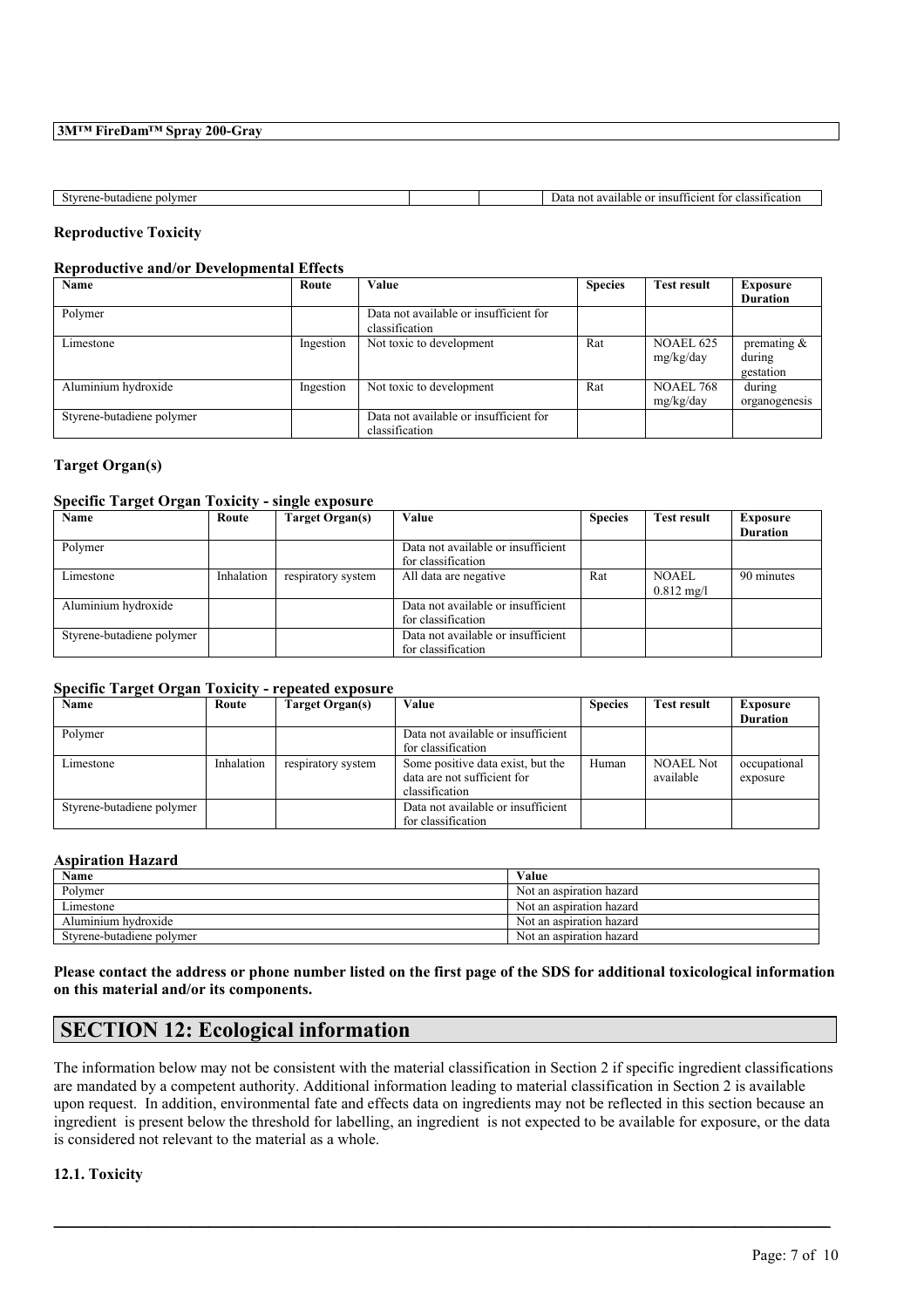## **Ecotoxic to the aquatic environment.**

9.1D Aquatic toxicity

No product test data available.

| <b>Material</b>                  | <b>CAS Number</b> | Organism                | <b>Type</b>                                                    | <b>Exposure</b> | <b>Test endpoint</b> | <b>Test result</b>  |
|----------------------------------|-------------------|-------------------------|----------------------------------------------------------------|-----------------|----------------------|---------------------|
| Polymer                          | Trade Secret      |                         | Data not<br>available or<br>insufficient for<br>classification |                 |                      |                     |
| Aluminium<br>hydroxide           | 21645-51-2        | Fish                    | Laboratory                                                     | 96 hours        | LC50                 | $>100$ mg/l         |
| Aluminium<br>hydroxide           | 21645-51-2        | Water flea              | Laboratory                                                     | 48 hours        | EC50                 | $>100 \text{ mg/l}$ |
| Aluminium<br>hydroxide           | 21645-51-2        | Green algae             | Laboratory                                                     | 72 hours        | EC50                 | $>100$ mg/l         |
| Limestone                        | 1317-65-3         | Rainbow trout           | Experimental                                                   | 21 days         | <b>NOEC</b>          | $>100 \text{ mg/l}$ |
| Limestone                        | 1317-65-3         | Western<br>Mosquitofish | Experimental                                                   | 96 hours        | LC50                 | $>100 \text{ mg/l}$ |
| Styrene-<br>butadiene<br>polymer | 9003-55-8         |                         | Data not<br>available or<br>insufficient for<br>classification |                 |                      |                     |

## **12.2. Persistence and degradability**

No test data available.

| <b>Material</b> | <b>CAS Number</b>   | <b>Test type</b> | <b>Duration</b> | <b>Study Type</b> | <b>Test result</b> | <b>Protocol</b> |
|-----------------|---------------------|------------------|-----------------|-------------------|--------------------|-----------------|
| Aluminium       | 21645-51-2          | Data not         | N/A             | N/A               | N/A                | N/A             |
| hydroxide       |                     | available or     |                 |                   |                    |                 |
|                 |                     | insufficient for |                 |                   |                    |                 |
|                 |                     | classification   |                 |                   |                    |                 |
| Styrene-        | $9003 - 55 - 8$     | Data not         | N/A             | N/A               | N/A                | N/A             |
| butadiene       |                     | available or     |                 |                   |                    |                 |
| polymer         |                     | insufficient for |                 |                   |                    |                 |
|                 |                     | classification   |                 |                   |                    |                 |
| Limestone       | 1317-65-3           | Data not         | N/A             | N/A               | N/A                | N/A             |
|                 |                     | available or     |                 |                   |                    |                 |
|                 |                     | insufficient for |                 |                   |                    |                 |
|                 |                     | classification   |                 |                   |                    |                 |
| Polymer         | <b>Trade Secret</b> | Data not         | N/A             | N/A               | N/A                | N/A             |
|                 |                     | available or     |                 |                   |                    |                 |
|                 |                     | insufficient for |                 |                   |                    |                 |
|                 |                     | classification   |                 |                   |                    |                 |

## **12.3 : Bioaccumulative potential**

No test data available.

| Material  | <b>CAS Number</b> | <b>Test type</b> | <b>Duration</b> | <b>Study Type</b> | <b>Fest result</b> | <b>Protocol</b> |
|-----------|-------------------|------------------|-----------------|-------------------|--------------------|-----------------|
| Aluminium | 21645-51-2        | Data not         | N/A             | N/A               | N/A                | N/A             |
| hydroxide |                   | available or     |                 |                   |                    |                 |
|           |                   | insufficient for |                 |                   |                    |                 |
|           |                   | classification   |                 |                   |                    |                 |
| Polymer   | Trade Secret      | Data not         | N/A             | N/A               | N/A                | N/A             |
|           |                   | available or     |                 |                   |                    |                 |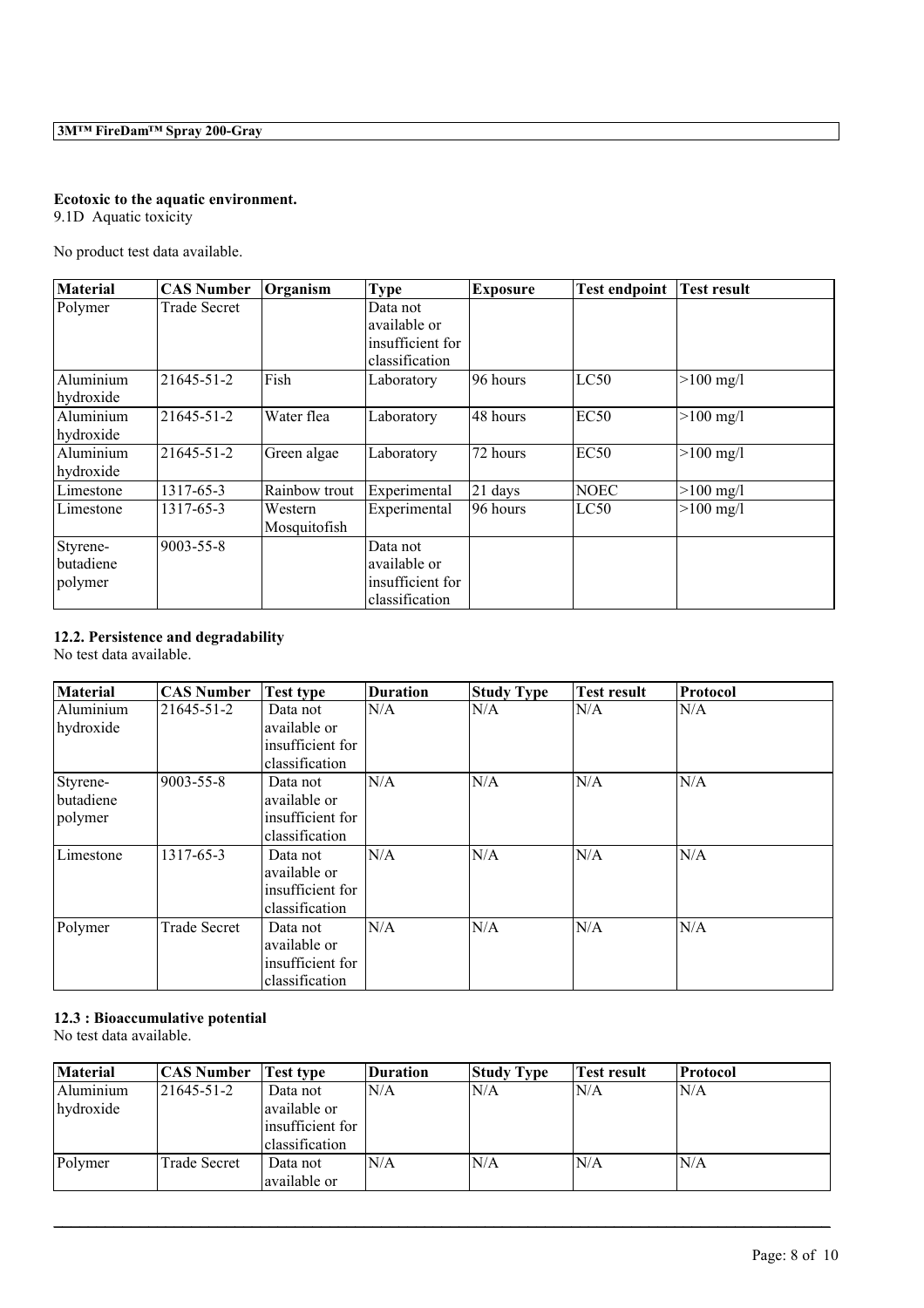### **3M™ FireDam™ Spray 200-Gray**

|                                  |                 | insufficient for<br>classification                             |     |     |     |     |  |
|----------------------------------|-----------------|----------------------------------------------------------------|-----|-----|-----|-----|--|
| Limestone                        | 1317-65-3       | Data not<br>available or<br>insufficient for<br>classification | N/A | N/A | N/A | N/A |  |
| Styrene-<br>butadiene<br>polymer | $9003 - 55 - 8$ | Data not<br>available or<br>insufficient for<br>classification | N/A | N/A | N/A | N/A |  |

#### **12.4. Mobility in soil**

Please contact manufacturer for more details

## **12.5 Other adverse effects**

No information available.

## **SECTION 13: Disposal considerations**

## **13.1. Disposal methods**

See Section 11.1 Information on toxicological effects

Dispose of completely cured (or polymerized) material in a permitted industrial waste facility. As a disposal alternative, incinerate uncured product in a permitted waste incineration facility. Proper destruction may require the use of additional fuel during incineration processes. If no other disposal options are available, waste product that has been completely cured or polymerized may be placed in a landfill properly designed for industrial waste. Empty drums/barrels/containers used for transporting and handling hazardous chemicals (chemical substances/mixtures/preparations classified as Hazardous as per applicable regulations) shall be considered, stored, treated & disposed of as hazardous wastes unless otherwise defined by applicable waste regulations. Consult with the respective regulating authorities to determine the available treatment and disposal facilities.

Packaging (that may or may not contain any residual substance) may be lawfully disposed of by householders or other consumers through public or commercial waste collection services.

## **SECTION 14: Transport Information**

NOT HAZARDOUS FOR TRANSPORT

## **SECTION 15: Regulatory information**

HSNO Approval number HSR002544<br>Group standard name Construction Construction Products (Subsidiary Hazard) Group Standard 2006 HSNO Hazard classification Refer to section 2

## **NZ Inventory of Chemicals (NZIoC) Status**

All applicable chemical ingredients in this material are in compliance with NZIoC listing requirements.

| Approved handler test certificate                          | Not required                                                                   |
|------------------------------------------------------------|--------------------------------------------------------------------------------|
| Location and transit Depot certification test Not required |                                                                                |
| Hazardous atmosphere zone                                  | Not required                                                                   |
| Fire extinguishers                                         | Not required                                                                   |
| Emergency response plan                                    | 100 L or 100 kg (for a HSNO 9.1A substance); or $1,000$ L or $1,000$ kg (for a |
|                                                            | HSNO 6.1D, 6.5A, 6.5B, 9.1B or 9.1C substance); or 10,000 L or 10,000 kg       |